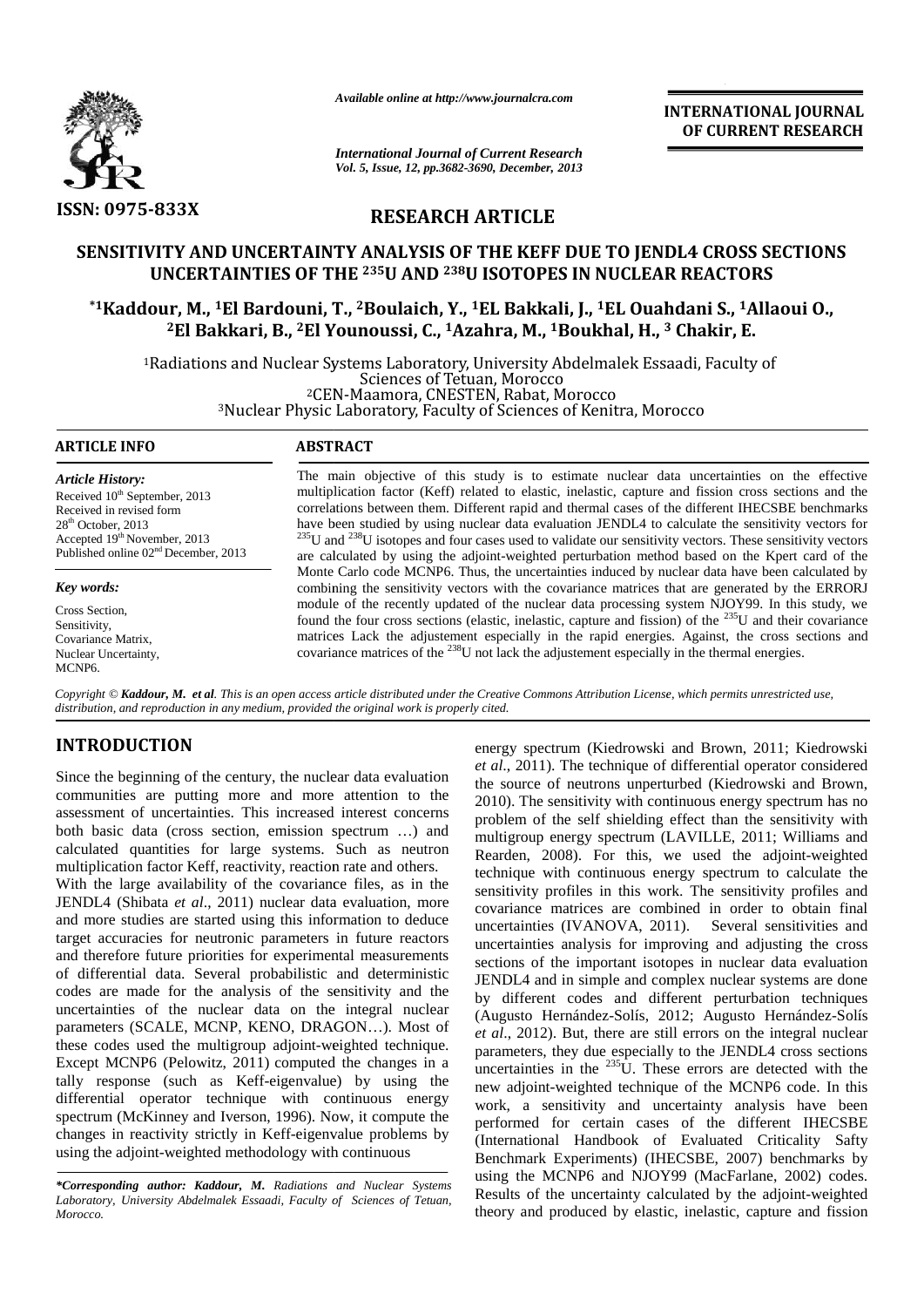nuclear data on the multiplication factor are presented and analyzed.

#### **Methodology and Study Approach**

#### **Adjoint-weighted Technique**

Starting from the nuclear transport equation and applying a first-order perturbation, the following expression for the change in reactivity ρ can be derived (Kiedrowski and Brown, 2011):

$$
\Delta \rho = -\frac{\langle \psi^+, P\psi \rangle}{\langle \psi^+, F^{\prime}\psi \rangle} \tag{1}
$$

The reactivity is related to Keff in the typical way:

$$
\rho = \frac{(\text{Keff}-1)}{\text{Keff}}\tag{2}
$$

The angular flux in the unperturbed system is and its adjoint is denoted by  $\Psi^+ \cdot P$  is the operator for the perturbation taking the form:

$$
P = \begin{bmatrix} \cdot & \cdot & \cdot \\ \cdot & \cdot & \cdot \\ \cdot & \cdot & \cdot \end{bmatrix} \qquad (3) \qquad \sum_{i=1}^{N} \binom{1}{i} \begin{bmatrix} \cdot & \cdot & \cdot & \cdot \\ \cdot & \cdot & \cdot & \cdot \\ \cdot & \cdot & \cdot & \cdot \end{bmatrix}
$$

The eigenvalue is:

$$
=\frac{1}{\text{Keff}}\tag{4}
$$

And the tree terms in  $\bf{P}$  from left to right, are the change in the total cross section, the change in scattering operator, and the change in the fission multiplication operator. F' is the perturbed fission operator. Monte Carlo technique can be used to sample the numerator and the denominator in continuous energy forward calculation (Kiedrowski and Brown, 2011) and the change in reactivity can be estimated by taking the ratio in (1). We express change in cross section as:

$$
\sigma_x = f \sigma_x \tag{5}
$$

We apply the relationship:

$$
K_{eff} = K_{eff} \frac{K_{eff} \Delta \rho}{1 - K_{eff} \cdot \rho} \tag{6}
$$

We compute sensitivity coefficients by:

$$
S_{K_{eff}\sigma_x} \quad \frac{1}{f} \frac{K_{eff}\Delta\rho}{1 - K_{eff}\Delta\rho} \tag{7}
$$

The quantity  $K_{eff} \rho$  scales linearly with f; can make arbitrarily small until sensitivity becomes sufficiently precise.

#### **Study Approach**

#### **During this study:**

We have selected different criticality safety cases of IHECSBE (IHECSBE, 2007) benchmarks. We have studied the impact of the cross sections uncertainties for  $^{235}$ U, and  $^{238}$ U isotopes on the effective multiplication factor uncertainty in each selected case. The selected isotopes are generally known by their important contribution in the effective multiplication factor calculation.

The sensitivity vectors for multiplication factor were generated by using Kpert card of MCNP6 code in 15 energy groups; they are represented in Table 1.

| Table 1. Fifteen energy groups used in our sensitivity and uncertainty |  |
|------------------------------------------------------------------------|--|
| analysis                                                               |  |

| Groups numbers | Energy groups (Mev)     |
|----------------|-------------------------|
| 1              | $0.00E00 - 1.10E-07$    |
| 2              | 1.10E-07 - 5.40E-07     |
| 3              | $5.40E-07 - 4.00E-06$   |
| 4              | $4.00E-06 - 2.26E-05$   |
| 5              | $2.26E-0.5 - 4.54E-0.4$ |
| 6              | $4.54E-04 - 2.04E-03$   |
| 7              | $2.04E-03 - 9.12E-03$   |
| 8              | $9.12E-03 - 2.48E-02$   |
| 9              | $2.48E-02 - 6.74E-02$   |
| 10             | $6.74E-02 - 1.83E-01$   |
| 11             | 1.83E-01 - 4.98E-01     |
| 12             | 4.98E-01 - 1.35E00      |
| 13             | 1.35E00 - 2.23E00       |
| 14             | 2.23E00 - 6.07E00       |
| 15             | 6.07E00 - 19.60E00      |

The covariance matrices generated by ERRORJ module of the NJOY99 (MacFarlane, 2002) processing system based on the same discretization of the sensitivity energy. The values of the covariance were computed for fifteen energy groups mentioned above by using a weighting flux that corresponds to the  $\frac{1}{F}$  + fission spectrum + thermal maxwellian shape. For all cases, an infinite dilution condition was assumed  $(\sigma_0 = 1 \cdot$  $10^{10}$  barns) and the temperature was considered to be 300 K. The steps adopted in this study are presented in Figure 1:

The perturbation approach is generally based on the NJOY99 processing system, the MCNP6 code and the program for calculating the total uncertainty produced by nuclear data on the Keff (∠Keff-nucl.).

Inputs are the MCNP6 input file and JENDL4 file containing the matrices of covariances. As shown in figure 1, JENDL4 file is processed by NJOY99 in order to produce cross sections in the ACE format and covariance matrices used by program for calculating on the Keff– nucl.

The sensitivity vectors were calculated by using the most commonly used radiation transport code MCNP6. The sensitivity profiles  $S_{Keff, \sigma_{x,g}}$  are defined as the relative change in a response Keff (the effective multiplication factor) with respect to cross section  $\sigma_x$  in a particular energy group g, it is defined as:

$$
S_{Keff\sigma_Xg} = \frac{\sigma_{X,g}}{Keff} \frac{Keff}{\sigma_{X,g}} \frac{1}{f} \frac{K_{eff}\Delta p}{1 - K_{eff}t\rho}
$$
(8)

The sensitivity profile  $S_{Keff,\sigma_{x,g}}$  is obtained by using the perturbation option of MCNP6 that is defined in Kpert card by using the first-order perturbation of the adjoint-weighted technique.

The cross sections were perturbed as described in the following steps:

1. Four cross sections will be considered: elastic, inelastic, capture and fission cross section, and only one specific cross section in one energy group and one isotope varied each time.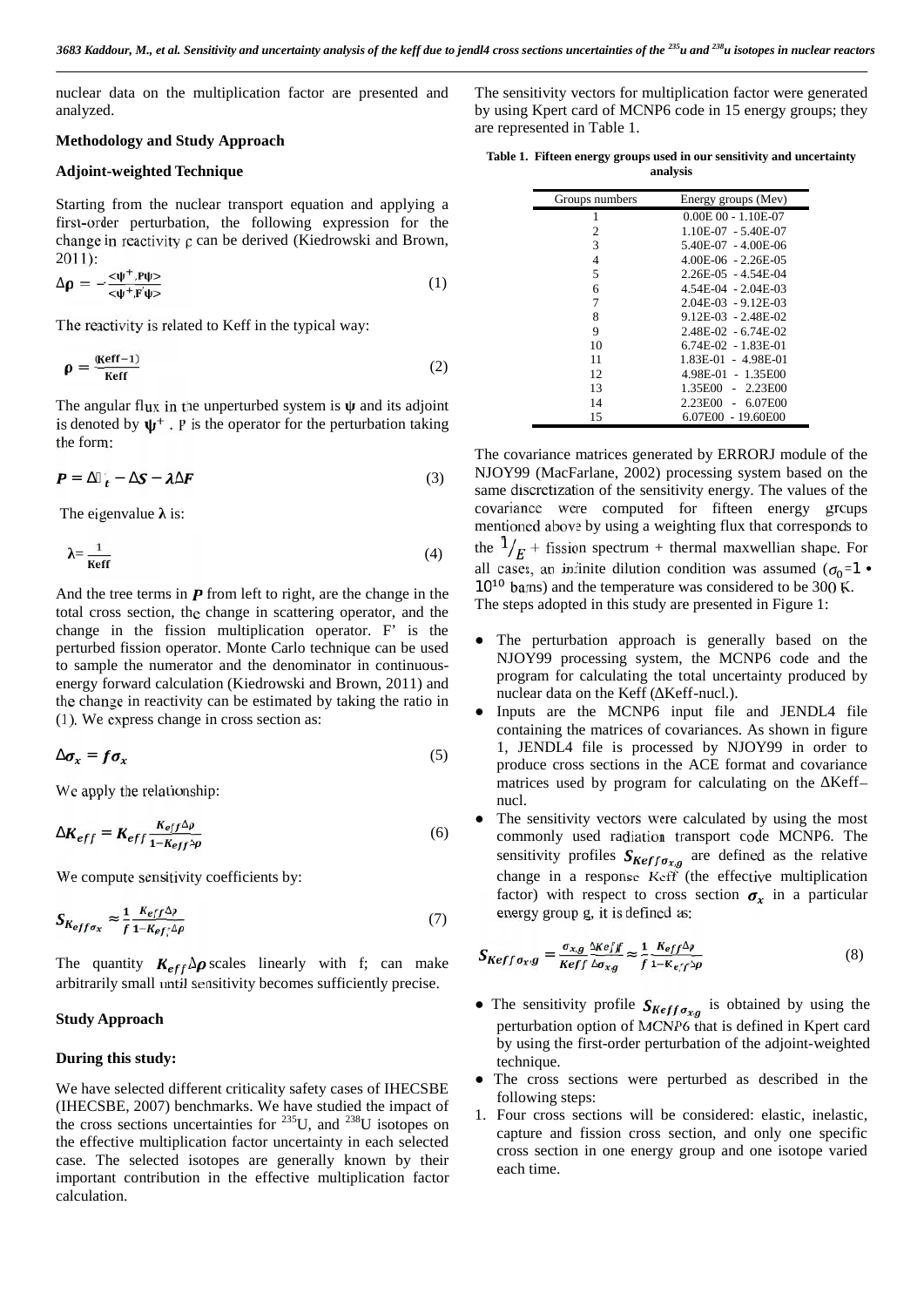

**Fig. 1. flowchart of the uncertainty calculation by MCNP6 and NJOY99 codes**

- 2. Then a material card is created in which the atomic density for the relevant isotope is increased by 1%. 3. The Kpert card is then created specifying that: the relevant
- material is replaced by the perturbed material in each of the cells in which the material is present. Perturbation cards are given for all energy groups.
- 4. Finally, MCNP6 is run with this modification in the input; and in the output file a table is given with the results of different perturbations and their related statistical uncertainties.

These sensitivity vectors must be combined with covariances matrices (10) and (11), by using a program calculating Keff uncertainties in similar energy groups.

The total uncertainty is calculated by using the following equation [9]:

$$
\frac{\Delta \text{Keff}}{\text{Keff}} = \sqrt{\sum_{i} \sigma_{x} g \left[ \frac{\Delta \text{Keff}}{\text{Keff}} \right]_{i,\sigma_{x},g}^{2}} \tag{9}
$$

i: index of material  $\sigma_x$ : index of reaction cross section g: index of energy group

The contribution of every nuclide-reaction in  $\frac{W_{eff}}{K_{eff}}$  is calculated as follows [5]:

$$
\int \sqrt{S_{Keff,\sigma_{x,g}} cov(\sigma_{x,g},\sigma_{y,g}) S_{Keff,\sigma_{y,g}}}
$$
 (10)

$$
\left(-\sqrt{\left|\mathcal{S}_{Keff\sigma_{x,g}}\text{cov}(\sigma_{x,g},\sigma_{y,g'})\mathcal{S}_{Keff\sigma_{y,g}}\right|}\right) \tag{11}
$$

If  $(S_{Keff \sigma_{x,g}} cov(\sigma_{x,g}, \sigma_{y,g}) S_{Keff \sigma_{y,g}} )$  0), we have using HEU the equation (10).

If  $(S_{\kappa e f f, \sigma_{x,g}} cov(\sigma_{x,g}, \sigma_{y,g}) S_{\kappa e f f, \sigma_{y,g}} < 0)$ , we have using the equation  $(11)$ .

 $\sigma_{x,g}$ : Sensitivity coefficient for Keff due to the neutron deviation cross section  $\sigma_x$ , and energy group g.

 $_{g_1}$ ,  $\sigma_{y,g}$ ): Covariance matrix that comprises covariance unce data for two cross sections  $(\sigma_x, \sigma_y)$  in the energy groups g and g'.

#### **Effective Multiplication Factors Calculated by MCNP6**

The K<sub>eff</sub> values with their related standard deviations for the cases studied are listed in table 2. The third column represent values from the International Criticality Safty Benchmark experements (IHECSBE). Our results calculated by MCNP6 code and JENDL4 nuclear data evaluation are represented in the second column. We chose these cases because their relative differences between the experimental Keff and the calculated Keff are higher than their experimental uncertainties and their standard deviations.

**Table 2. calculated and experimental Keff of the cases of the benchmarks and theirs standard deviations and experimental uncertainties**

| Cases of benchmarks         | experimental socciain                              | "Esa il an driate                     |
|-----------------------------|----------------------------------------------------|---------------------------------------|
|                             | + std. dedev.<br>Keff 4<br><b>CHIEC</b><br>(MENP6) | $Kerf + \Delta Kef$<br><b>CHECSBE</b> |
| HEU-MET-FAST-001-001        | $0.99743 \pm 0.00025$                              | $1.00000 \pm 0.0010$                  |
| $(hmf001-001)$              |                                                    |                                       |
| HEU-MET-FAST-004-001        | $1.00009 + 0.00022$                                | $0.99850 + 0.0000$                    |
| $(hmf004-001)$              |                                                    |                                       |
| HEU-MET-FAST-008-001        | $0.99285 + 0.00018$                                | $0.9989 + 0.0016$                     |
| $(hmf008-001)$              |                                                    |                                       |
| <b>HEU-MET-FAST-015-001</b> | $0.99252 + 0.00020$                                | $0.9996 + 0.0017$                     |
| $(hmf015-001)$              |                                                    |                                       |
| HEU-SOL-THERM-006-001       | $0.98360 + 0.00033$                                | $0.9973 + 0.0050$                     |
| $(hst006-001)$              |                                                    |                                       |
| HEU-SOL-THERM-013-001       | $0.99911 + 0.00022$                                | $1.0012 + 0.0026$                     |
| $(hst013-001)$              |                                                    |                                       |
| HEU-SOL-THERM-016-001       | $0.99117 + 0.00036$                                | $1.00000 + 0.0036$                    |
| $(hst016-001)$              |                                                    |                                       |
| HEU-SOL-THERM-028-001       | $0.99623 + 0.00031$                                | $1.00000 \pm 0.0023$                  |
| $(hst028-001)$              |                                                    |                                       |
| HEU-SOL-THERM-035-007       | $1.00430 + 0.00033$                                | $1.00000 \pm 0.0035$                  |
| $(hst035-007)$              |                                                    |                                       |
| HEU-SOL-THERM-037-001       | $1.00980 + 0.00026$                                | $0.99800 + 0.0034$                    |
| $(hst037-001)$              |                                                    |                                       |

<sup>1</sup>this uncertainty means the statistical uncertainty or standard deviation in MCNP6 calculated with the Monte Carlo

technique.<br><sup>2</sup> this uncertainty means the experimental uncertainty due to uncertainties in critical heights, uncertainties in solution constituents, and in isotropic constituents (IHECSBE, 2007).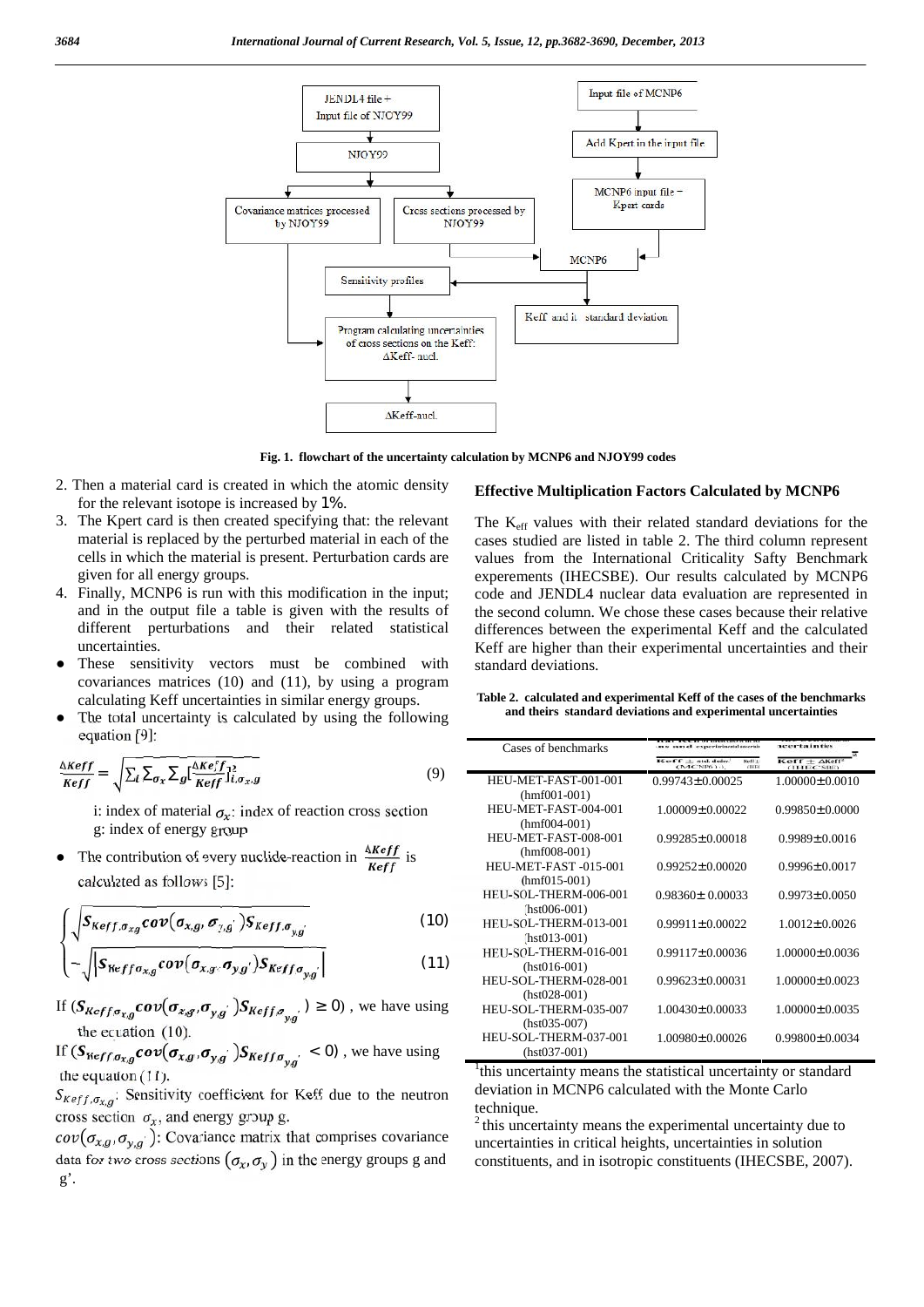#### **Validation of Sensitivity Results**

The calculation of the sensitivities coefficients by the adjoint weighted technique is new in the code MCNP6; for this, we compared the results of this technique with the results of the old technique in MCNP code (differential operator technique) and with the sensitivities coefficients which are in IHECSBE and calculated by the KENO code. Also, we compared the results of the adjoint-weighted technique between tree nuclear data evaluations ENDFB/VI.8, ENDFB/VII.0 (Chadwick *et al*., 2006) and JENDL-4.0. This comparison is used in 30 energy groups; they are represented in Table 3.

**Table 3. Thirty energy groups used in our sensitivity validation**

| Groups numbers          | Energy groups (Mev)       |
|-------------------------|---------------------------|
| $\mathbf{1}$            | $0.00E+0 - 1.00E-02$      |
| $\overline{\mathbf{c}}$ | 1.00E-02 -2.15E-02        |
| 3                       | $2.15E-02 - 4.64E-02$     |
| $\overline{4}$          | $4.64E-02 - 1.00E-01$     |
| 5                       | $1.00E-01 - 2.15E-01$     |
| 6                       | $2.15E-01 - 4.64E-01$     |
| 7                       | $4.64E-01 - 1.00E+00$     |
| 8                       | $1.00E + 00 - 2.15E + 00$ |
| 9                       | $2.15E+00 - 4.64E+00$     |
| 10                      | $4.64E+00 - 1.00E+01$     |
| 11                      | $1.00E + 01 - 2.15E + 01$ |
| 12                      | $2.15E+01 - 4.64E+01$     |
| 13                      | $4.64E+01 - 1.00E+02$     |
| 14                      | $1.00E + 02 - 2.15E + 02$ |
| 15                      | $2.15E+02 - 4.64E+02$     |
| 16                      | $4.64E+02 - 1.00E+03$     |
| 17                      | $1.00E + 03 - 2.15E + 03$ |
| 18                      | $2.15E+03 - 4.64E+03$     |
| 19                      | $4.64E+03 - 1.00E+04$     |
| 20                      | $1.00E + 04 - 2.15E + 04$ |
| 21                      | $2.15E+04 - 4.64E+04$     |
| 22                      | $4.64E+04 - 1.00E+05$     |
| 23                      | $1.00E + 05 - 2.00E + 05$ |
| 24                      | $2.00E + 05 - 4.00E + 05$ |
| 25                      | $4.00E + 05 - 8.00E + 05$ |
| 26                      | $8.00E+05 - 1.40E+06$     |
| 27                      | $1.40E + 06 - 2.50E + 06$ |
| 28                      | $2.50E + 06 - 4.00E + 06$ |
| 29                      | $4.00E + 06 - 6.50E + 06$ |
| 30                      | $6.50E+06 - 6.50E+06$     |

energy groups  $\frac{6}{3}$   $\frac{6}{3}$   $\frac{6}{3}$   $\frac{6}{3}$   $\frac{6}{3}$   $\frac{6}{3}$   $\frac{6}{3}$   $\frac{6}{3}$   $\frac{6}{3}$   $\frac{6}{3}$   $\frac{6}{3}$   $\frac{6}{3}$   $\frac{1}{3}$   $\frac{1}{3}$   $\frac{1}{3}$   $\frac{1}{3}$   $\frac{1}{3}$   $\frac{1}{3}$   $\frac{1}{3}$   $\frac{1}{3}$   $\frac{1}{3}$   $\frac{1}{3}$  0.00 0.02 0.04  $0.06 -$ 0.08 0.10 0.12  $0.14$  T

The Figures below show the results of the sensitivity validation in rapid experiment: Godiva (highly enriched uranium sphere), hmf004-001 and hmf018-001, and in thermal experiment hst001-001; for four reactions: elastic and inelastic scattering, capture and fission.

The differences between the results of sensitivities in the above Figures (2, 3, 4, 5) are due to:

– The difference between the nuclear data evaluation used.

– The difference between the perturbation techniques used: in the differential operator technique, the fundamental eigenfuction (fission distribution) approximated as unperturbed.

– The absence of thermal neutron scattering:  $S(\alpha, \beta)$  in the KENO code.

– The difference between the two codes: MCNP6 uses continuous energy, KENO uses multigroup energy. In general, the adjoint-weighted technique has the same allure with other technique. Then, it is validated.

#### **Uncertainty Analysis**

### **Uncertainty on the Keff Produced by the Nuclear Data Uncertainties of the <sup>235</sup>U**

Figure 6 shows the effect of cross sections uncertainties related to  $^{235}$ U isotope on the effictive multiplication factor (nucl. uncert. on Keff or Keff-nucl.) in different nuclear experiences. The uncertainties on the Keff produced by elastic, inelastic scattering, capture and fission cross sections and the effect of the correlation between them are represented by adjoint-weighted technique and by pcm (1pcm =  $10^{-5}$ )

## **Interpretations and Conclusions on the Results of <sup>235</sup>U**

– The elastic, inelastic, capture and fission cross sections and the correlations between them for  $^{235}$ U in the rapid experiences, they have large contribution of uncertainties in the effective multiplication factor uncertainties ( Keff-nucl.). Then, these four cross sections and their covariance matrices in  $235$ U require the adjustment in the rapid energies.



#### **Sensitivities of <sup>235</sup>U elastic scattering cross section Sensitivities of <sup>235</sup>U inelastic scattering cross section**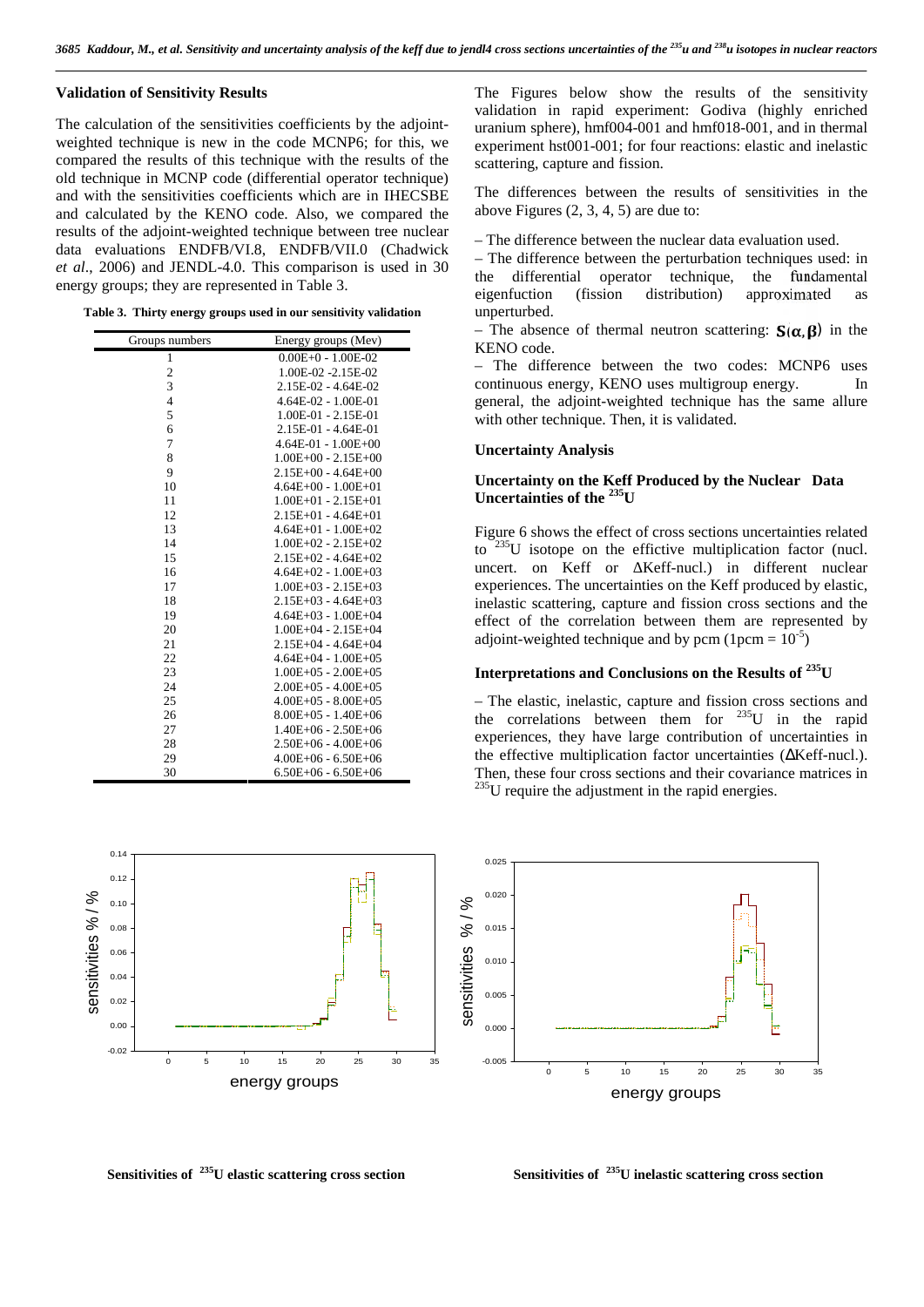



**Fig. 2. Sensitivities of <sup>235</sup>U elastic and inelastic scattering, capture and fission cross sections in Godiva**





**Sensitivities of <sup>235</sup>U elastic scattering cross section Sensitivities of <sup>235</sup>U inelastic scattering cross section**







**Fig. 3. Sensitivities of <sup>235</sup>U elastic and inelastic scattering, capture and fission cross sections in hmf004-001**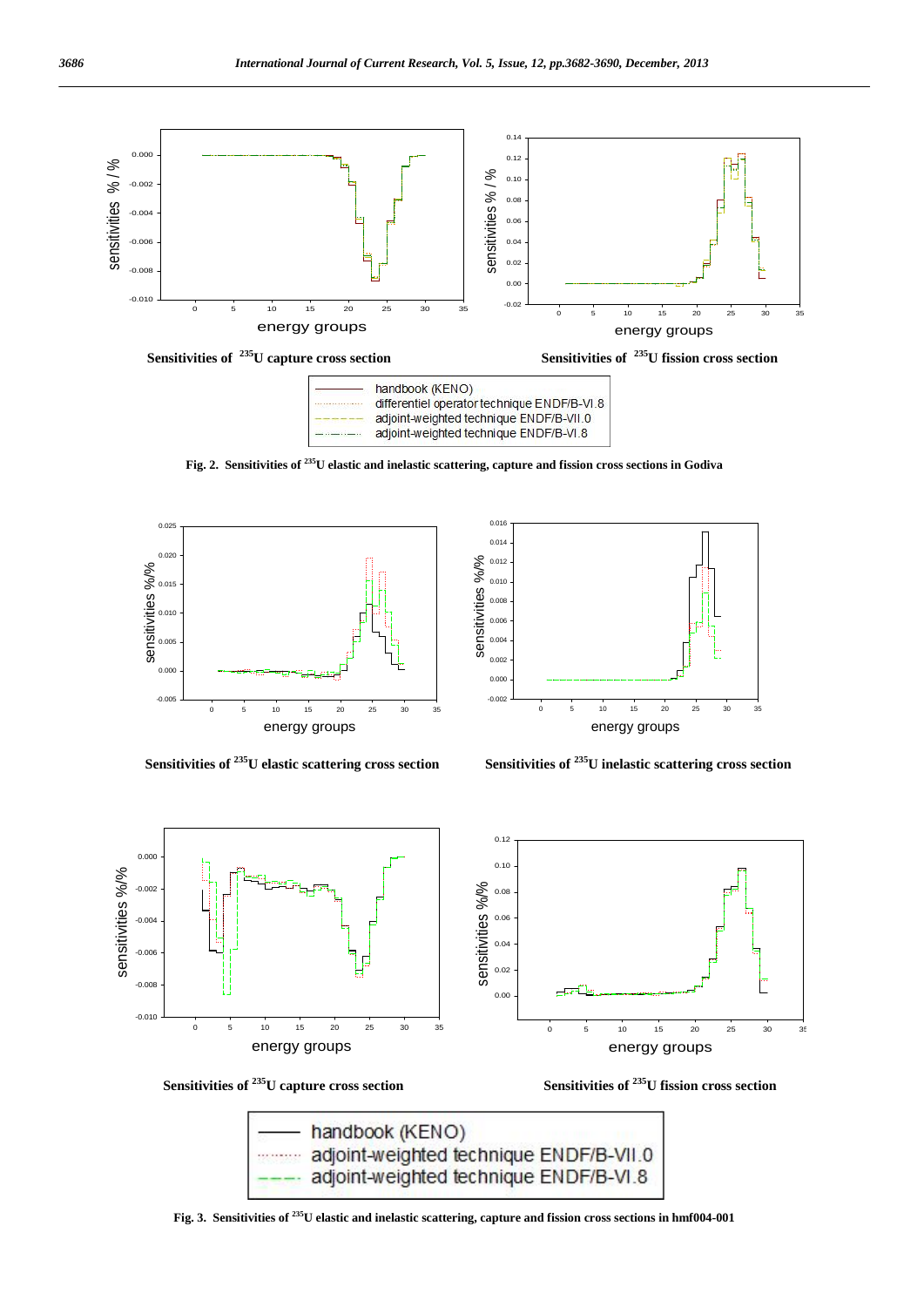

**Fig 4. Sensitivities of <sup>235</sup>U elastic and inelastic scattering, capture and fission cross sections in hmf018-001**

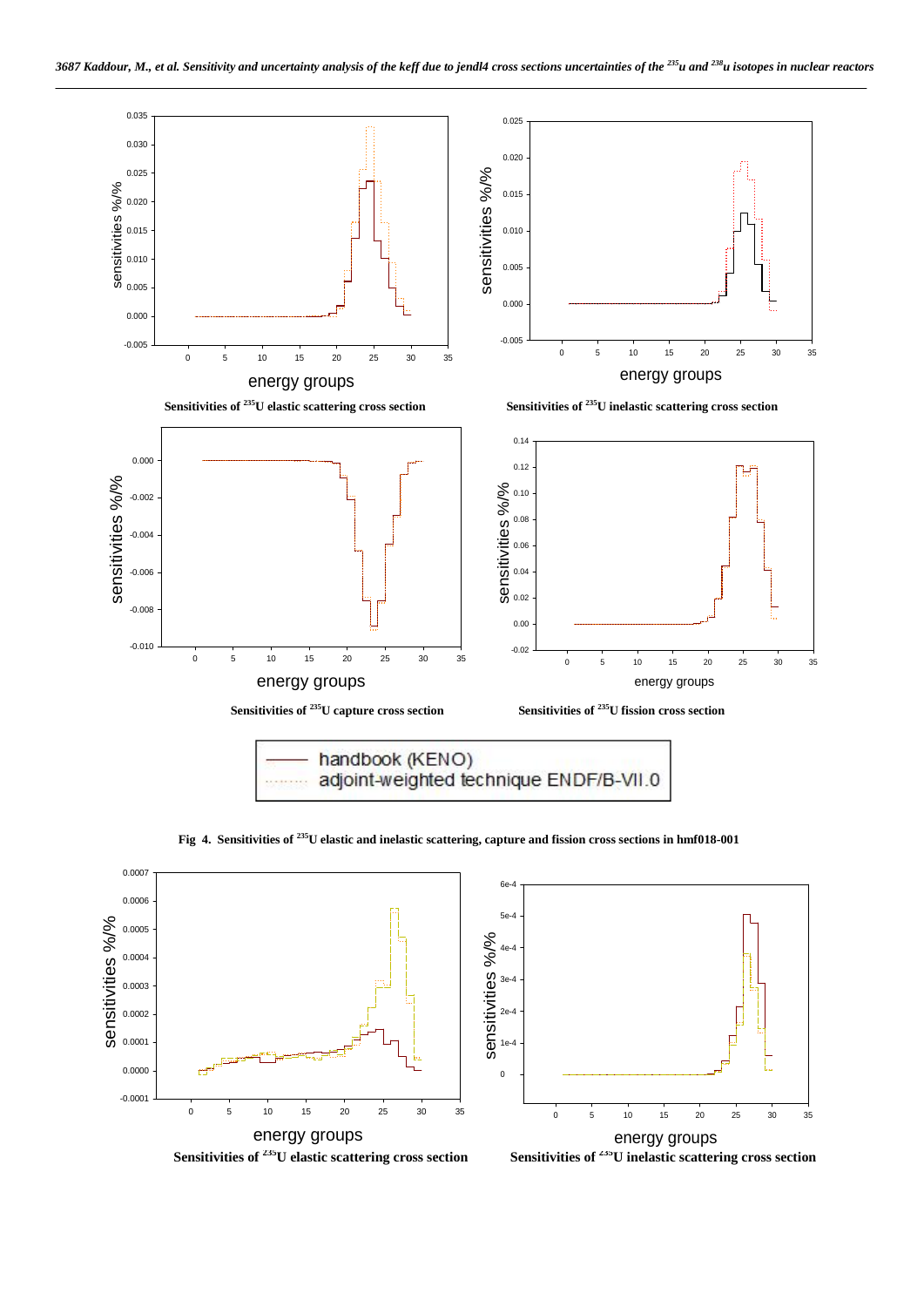

**Fig 5. Sensitivities of <sup>235</sup>U elastic and inelastic scattering, capture and fission cross sections in hst001-001**

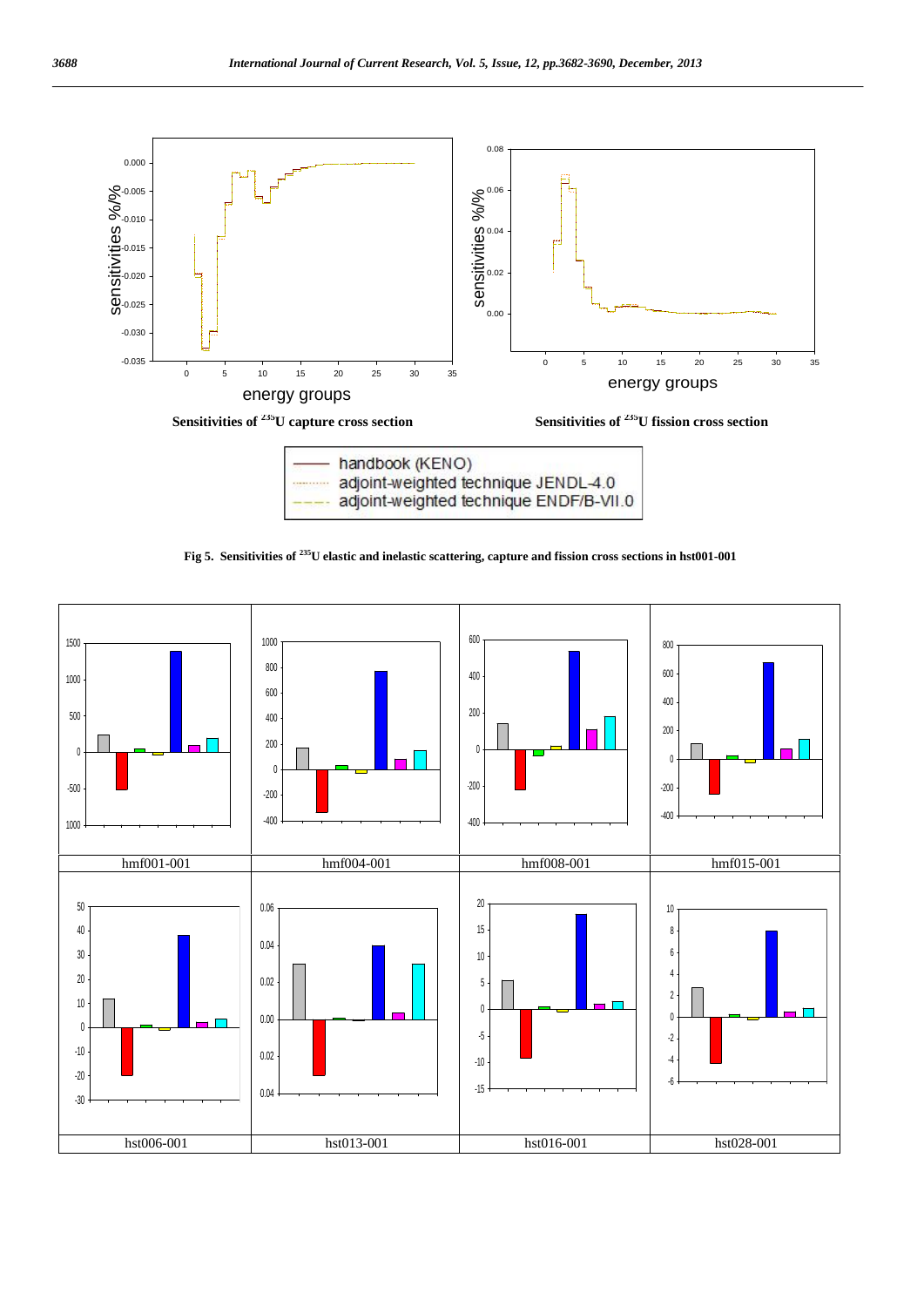





**Fig. 7. Uncertainties (pcm) produced by different cross sections of <sup>238</sup>U for different experiences**